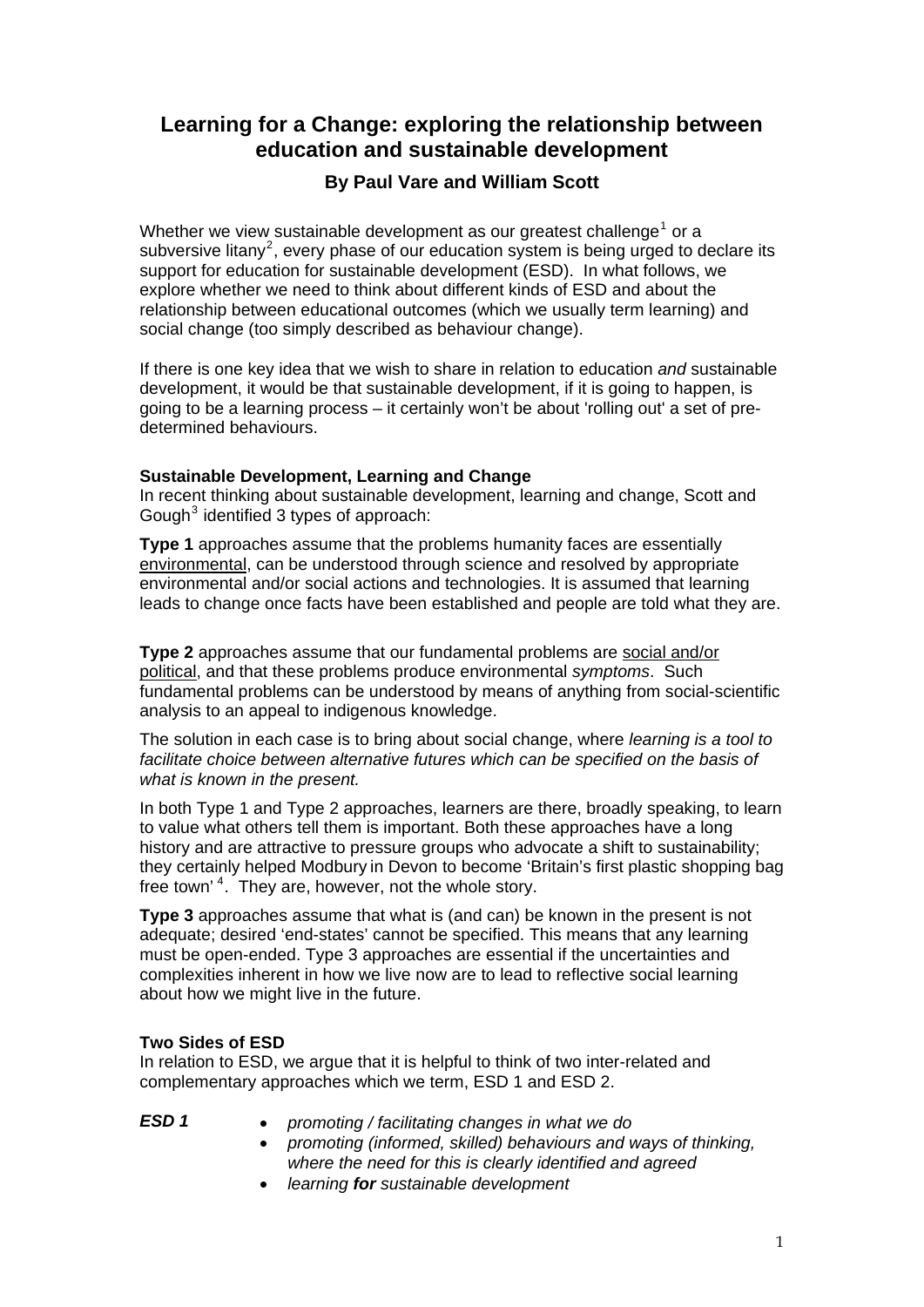ESD 1 maps onto Types 1 & 2 approaches mentioned above. Some will see it as a case of single loop learning, where we learn to do things differently and more efficiently. It involves raising awareness of the necessity for change and 'signposting' goods and services that will reduce the ecological footprint of our activities. Where appropriate, we can guide positive actions through a combination of incentives and penalties – it's a basic form of learning but it's still learning. Its effects (e.g. reducing waste, saving energy) can be measured through reduced environmental impact – as the UK's National Framework for Sustainable Schools<sup>[5](#page-5-1)</sup> makes clear.

ESD 1 fits with the received view of sustainable development as being expertknowledge-driven; here, the role of the non-expert is to do as guided with as much grace as can be mustered. This is UNESCO's view. It is – by and large – what's driving the UN Decade for ESD. In broad terms, it's how our government departments and many NGOs seem to think.

ESD 1 is important for two reasons:

- 1. There are clear benefits to organisations, families, and individuals to be had in the short term, as well as wider environmental and social benefits.
- 2. We just have to do the obvious things for example, there are few good arguments against insulating loft spaces.

However, not everything is as simple as loft insulation; which takes us to ESD 2 which can be characterised like this:

| ESD <sub>2</sub> | Building capacity to think critically about [and beyond] what |
|------------------|---------------------------------------------------------------|
|                  | experts say and to test sustainable development ideas         |
|                  | probably the controdictions inherent in questionable living   |

- *exploring the contradictions inherent in sustainable living*
- *learning as sustainable development*

Some will see this as a case of double loop learning, where we learn to do different things, to be more effective. Examples include thinking about what 'being more sustainable' means. It is inherently educative, maps onto Scott and Gough's Type 3 approaches to learning and embodies a different view of what sustainable development *is*. From this perspective, sustainable development doesn't just depend on learning; it is inherently a learning process. This leads to radically different definitions, as John Foster<sup>[6](#page-5-1)</sup> has argued:

## **Sustainable development**

- *a process of making the emergent future ecologically sound and humanly habitable as it emerges, through the continuous responsive learning which is the human species' most characteristic endowment*
- *a social learning process of improving the human condition*
- a process which can be continued indefinitely without undermining itself

This way of thinking about sustainable development encapsulates the core role for learning as a collaborative and reflective process, captures the inter-generational dimension and the idea of environmental limits.

In ESD 2, we can't measure success in terms of environmental impacts because this is an open-ended process; outcomes will depend on people's unforeseen decisions in future, unforeseeable circumstances. But we can research the extent to which people have been informed and motivated, and been enabled to think critically and felt empowered to take responsibility.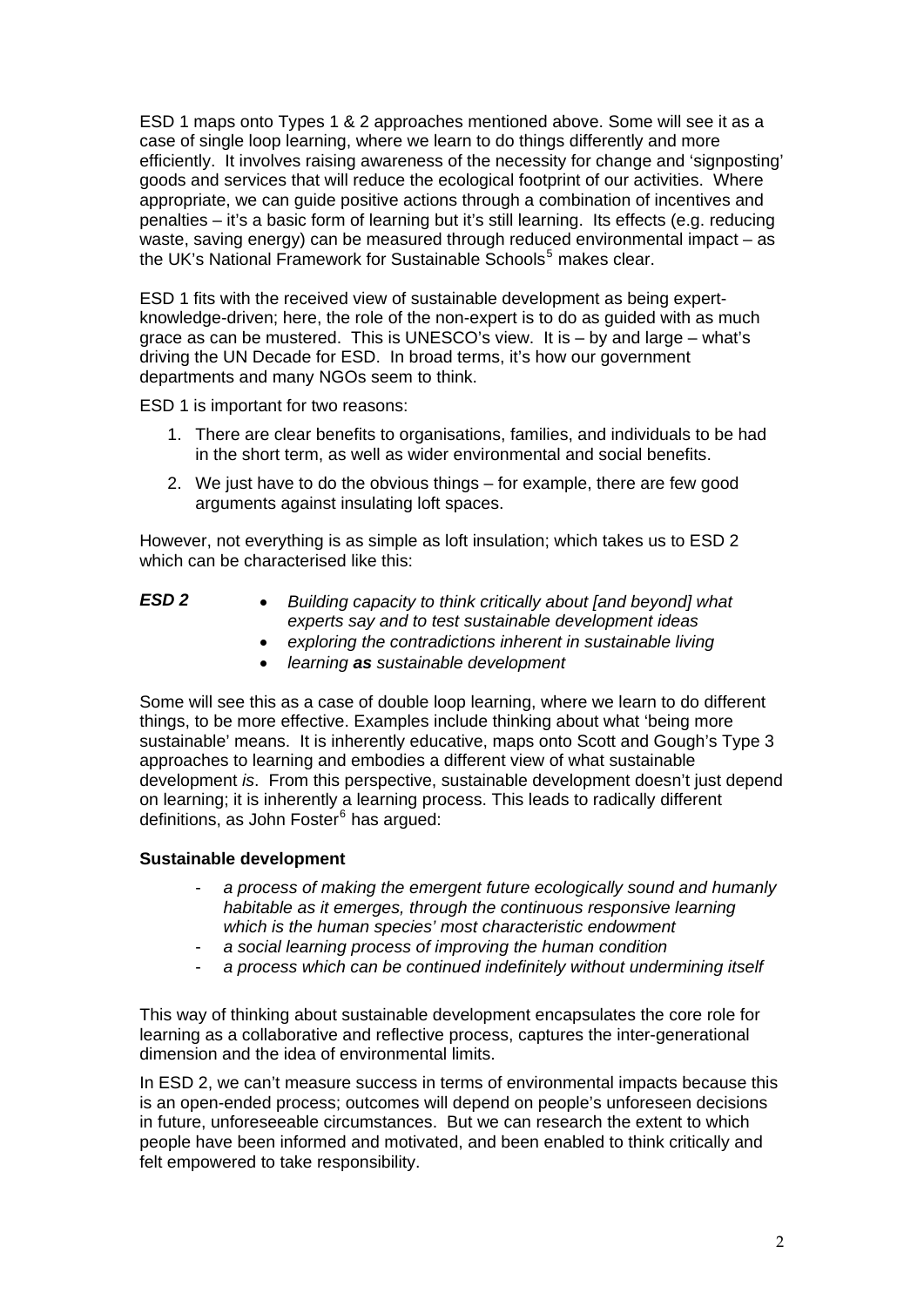ESD 2 not only complements ESD 1, it makes it meaningful, because our long term future will depend less on our compliance in being trained to do the 'right' thing now, and more on our capability to analyse, to question alternatives and negotiate our decisions.

ESD 2 involves the development of learners' abilities to make sound choices in the face of the inherent complexity and uncertainty of the future. As Scott and Gough<sup>[7](#page-5-1)</sup> note:

"By learning throughout our lives we equip ourselves to choose most advantageously as the future unfolds. This would not bring about sustainable development. Rather, it would be evidence that sustainable development was happening."

Authorities that promote sustainable development often see formal education in terms of 'ESD 1'. This is worrying for two reasons:

(a) people rarely change their behaviour in response to a rational call to do so, and perhaps more importantly

(b) too much successful ESD 1 in isolation would *reduce* our capacity to manage change ourselves and therefore *make us less sustainable*

This is a classic double bind: the more we focus on delivering ESD 1, the less likely it is that we will be asking people to think for themselves through essential ESD 2.

Rather than view ESD 1 and ESD 2 as absolute opposites held apart along a continuum, we would argue that they are *complementary* sides of the same coin; thus the ancient Chinese concept of Yin and Yang (Fig. 1) provides a more appropriate heuristic than say, a table of competing attributes.



Fig. 1: The Yin-Yang Symbol

In a brief summary of Yin and Yang, Hooker<sup>[8](#page-5-1)</sup> identifies a number of underpinning principles that describe their interdependent nature; these can usefully be applied to ESD 1 and ESD 2 as a test of their complementarity:

*All phenomena have within them the seeds of their opposite state* 

No phenomenon is completely devoid of its opposite, hence they are not complete opposites; this is represented by the dots within the Yin-Yang symbol.

The ESD 2 approach is often presented as a case for more liberal education (which it may well be) in opposition to ESD 1, which reflects a more limiting 'instrumental' view of education. Viewed from the Yin -Yang perspective, ESD 1 and 2 are complementary because people need to hear what the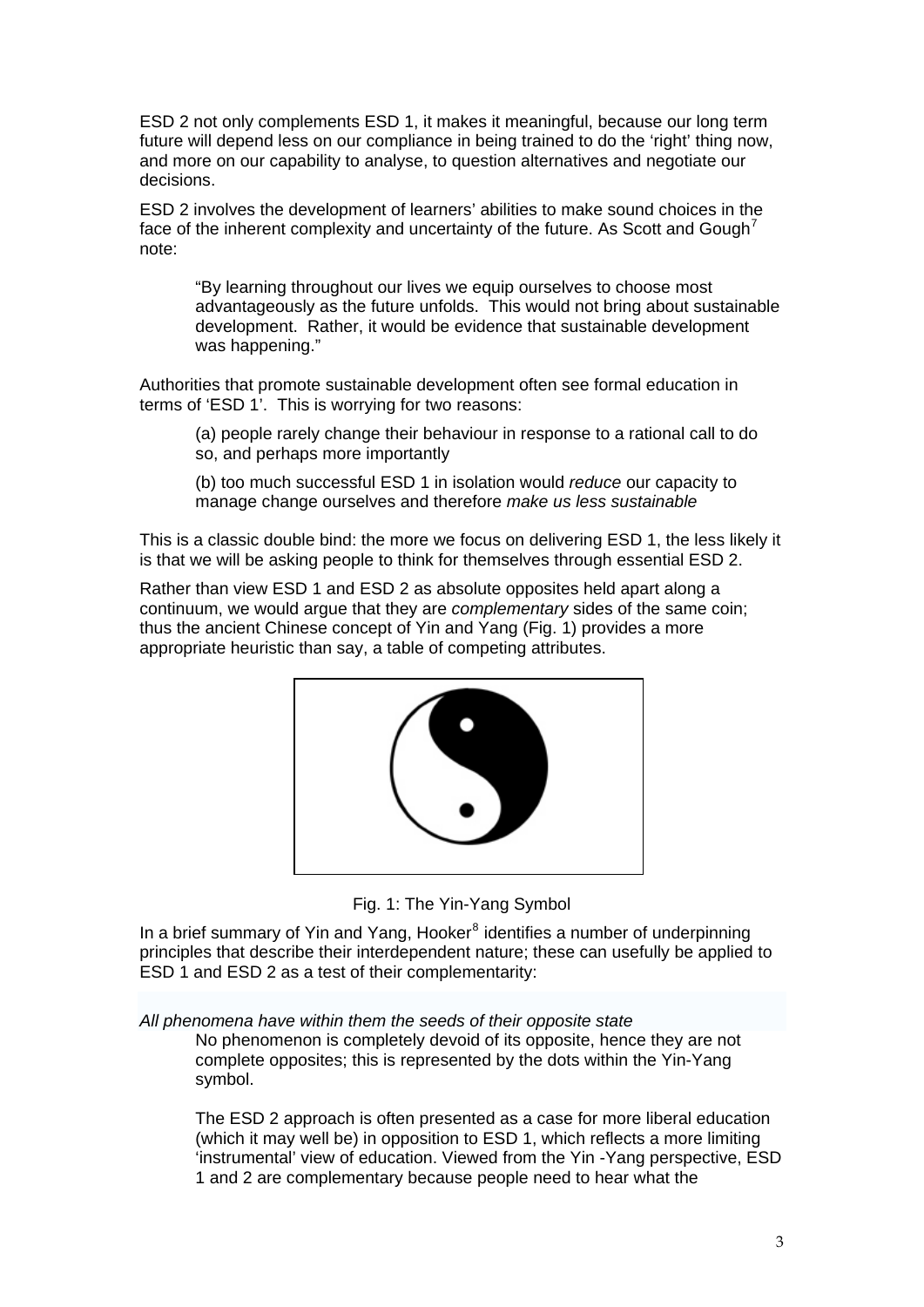sustainability lobby and governments are telling us to do (through ESD 1) in order to have relevant subject matter to debate and test in our own contexts. ESD 2, although open-ended, cannot exist in a vacuum devoid of content.

*All phenomena change into their opposites in an eternal cycle of reversal*  An extreme version of ESD 1 could quickly transform into ESD 2 and vice versa:

In 2006, a school endorsing a high profile (ESD 1) campaign for nutritious school meals discovered parents feeding chips and hamburgers to their children through the school fence. Rather than adopt the desired behaviour, these parents were exercising their critical faculties; as a result they may be better prepared to critique other campaigns in future. Thus promoting a particular behaviour gave rise, unwittingly, to involvement and more independent thinking.

An example in the other direction arises where a dogmatic insistence on ESD 2 gives rise to a prescriptive form of ESD 1. For example, Earth Education, an ostensibly exploratory, learner-centred approach to environmental education<sup>[9](#page-5-1)</sup> was frequently promoted through workshops that put pressure on participants not to deviate from the programme.

In ESD 1-dominated programmes, sustainability values and principles are explicit while the values of learning for learning's sake may be implicit if they are there at all. With ESD 2, the values of learning are explicit whereas sustainability values may be implicit.

#### *No one principle dominates eternally*

The introduction of the National Curriculum, and its increasingly prescriptive nature through the early 1990s, could be seen as an inevitable reaction to the liberal education of the 1960s and '70s. During this period of change, environmental education, which had placed great emphasis on direct experience of nature, began to be justified in terms of tangible curriculumbased learning outcomes.

More recently the National Curriculum has become less prescriptive while decision-making is being devolved to school and classroom level. As for outdoor education, broader developmental arguments have been marshalled in its favour<sup>[10](#page-5-1)</sup>. The Yin-Yang symbol turns inexorably.

#### *'Opposing' principles consume and support each other*

If ESD 1 can be characterised as learning from an external source, then ESD 2 arises when we make up our own minds or *internalise* the learning. In a review of behaviour change theories, Andrew Darnton<sup>[11](#page-5-1)</sup> shows how both processes can take place simultaneously or at least give rise to the other. Darnton cites Festinger's *Theory of Cognitive Dissonance* that describes how our attitudes fall into line with our actions even when new behaviours have been forced upon us. As an example, Darnton cites London's congestion charge that had little support before it was introduced but was favoured by the majority of Londoners after one year of operation. Festinger's theory tells us that attitudes shifted to match the behaviour in order to counteract confusing feelings of 'dissonance'. In this way, an extreme form of ESD 1 (a change in the law) has supported a process where, over time, people decided for themselves (ESD 2) that they favour a pro-sustainability policy.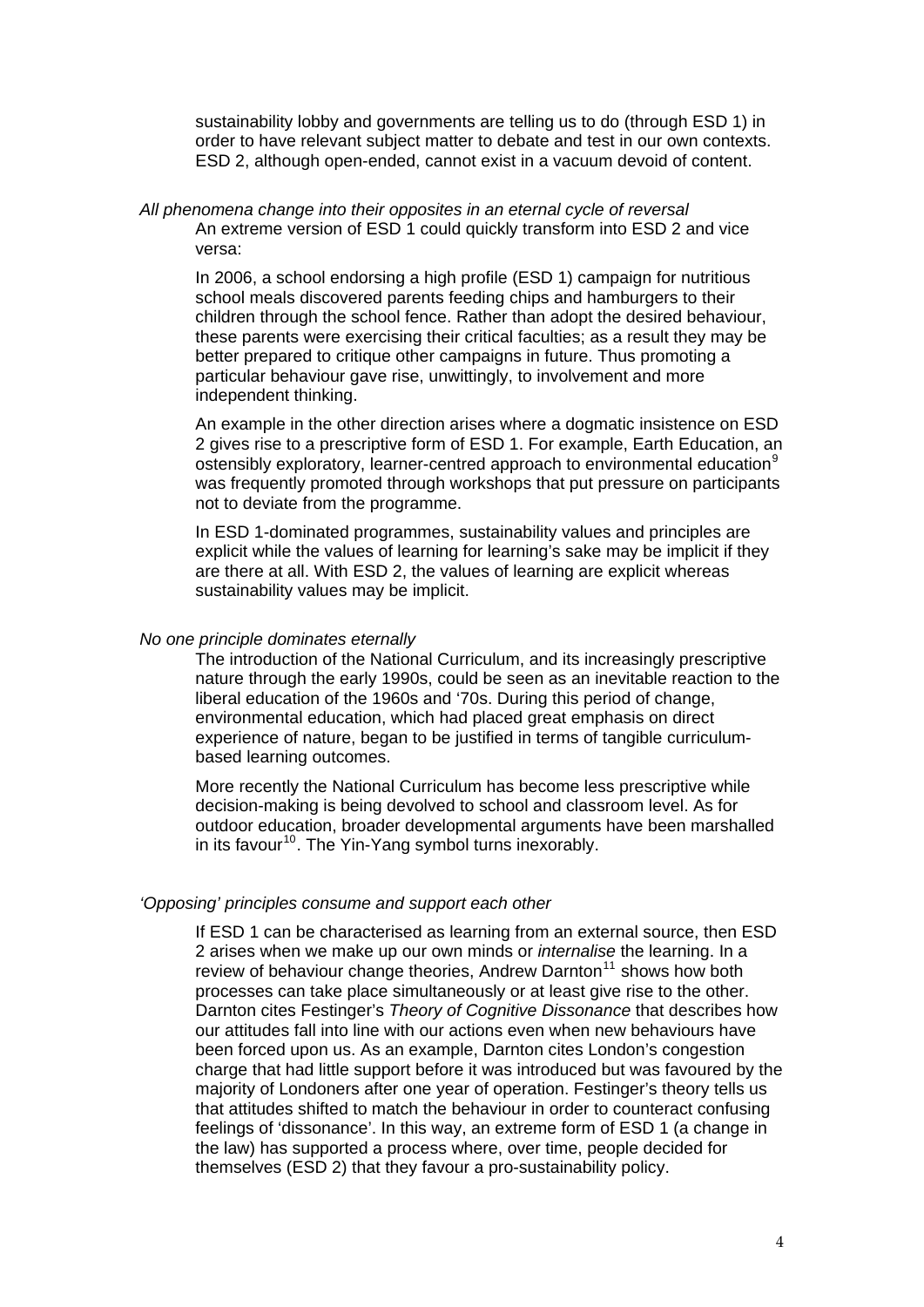Another perspective on ESD's two-sided existence is provided by Giddens' concept of structuration<sup>[12](#page-5-1)</sup>. This describes how patterns of social practice are 'structured' by rules, resources and power but this structure is not external. By observing the rules, we bring structure into being and this produces 'agency' or the possibility of our changing the structure. For example, by speaking English, we observe the rules but we also change the way the language is spoken even as we use it. Structure is both *the medium* or the way of doing things (e.g. being told what to do through ESD 1) and *the unintended outcome of social practices*, in other words, an emergent future that we are simultaneously developing the capacity to embrace (typical of non-directive ESD 2).

This is 'learning as participation'<sup>[13](#page-5-1)</sup>; the very act of involvement causes us to engage with a process and internalise our own view of it. However, we cannot (*should* not) expect to control where this engagement will lead. Studies of 'situated learning'[14](#page-5-1) demonstrate that learning is context specific and even as we gain mastery of new skills or disciplines, any reflexive learner will begin to modify that which they so recently acquired.

This complementarity has implications for educators; we would suggest these include:

- strategies that clearly promote learning as an *outcome* as well as the means to an end (however laudable that end may seem)
- clarity of programme content and method in terms of how learners are to *engage* with material (as distinct from what will be *delivered*)
- openness to the unplanned directions that learners will take as a result of this engagement
- evaluation that goes beyond the "has it been learned?" questions but seeks to capture unforeseen "what has been learned?" outcomes as a further source of learning.

If both forms of ESD are held in tension, then all is well. If this paper appears to favour ESD 2, that is because:

- (a) we view ESD from the perspective of educationalists with a concern for sustainable development (rather than say, environmentalists pressing education into our service), and
- (b) we have noted a deep-rooted preference for ESD 1 both in policy prescription and the work of non-governmental organisations, we are thus seeking to redress the balance.

In this brief paper we have sought to avoid the *either-or* debate that tends to dominate ESD discourse in favour of a *yes-and* approach that constantly challenges us to understand *what* we are communicating and *how* we are going about it.

Paul Vare (Learning South West) & William Scott (University of Bath)